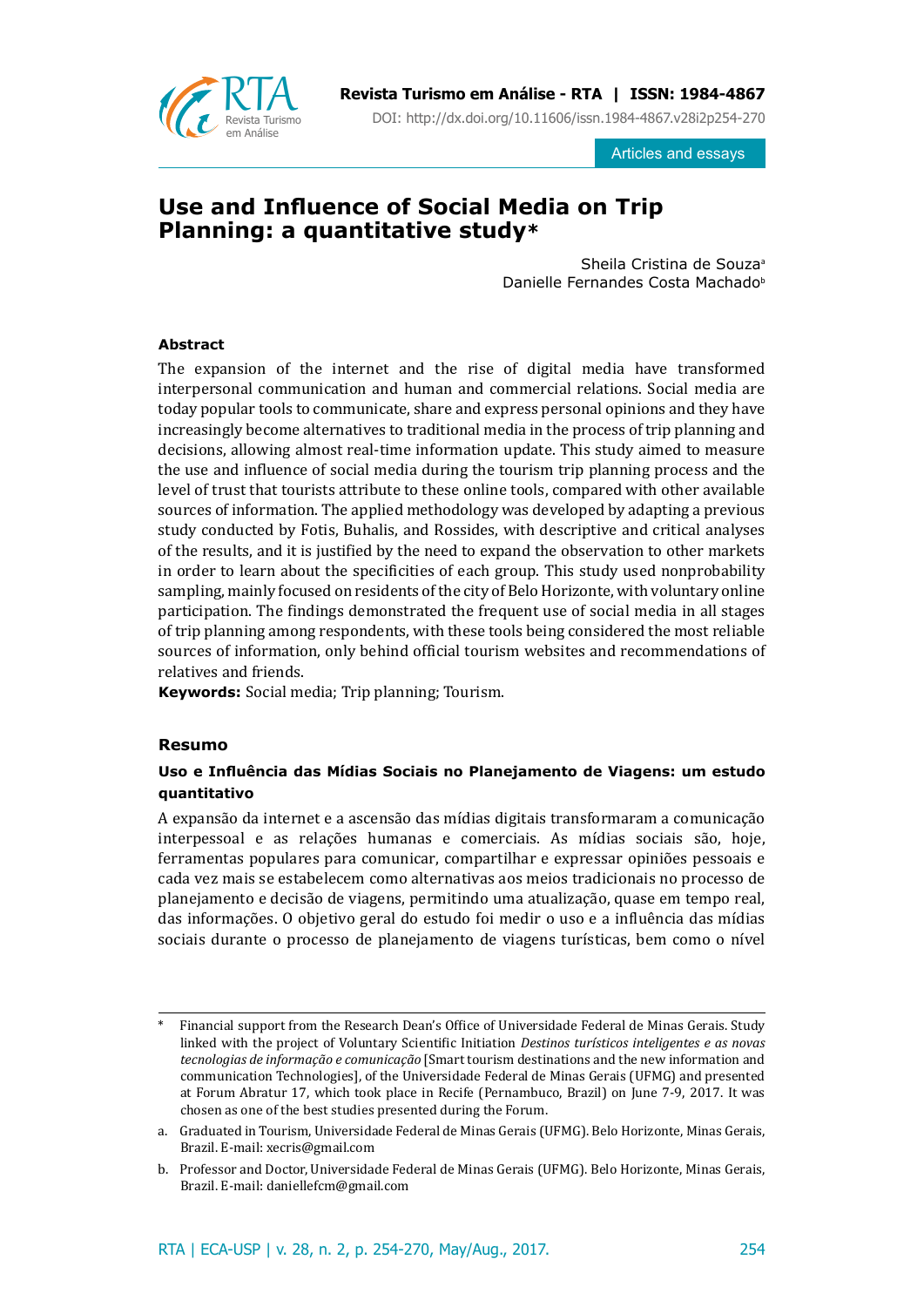de confiança atribuído pelos turistas a essas ferramentas on-line, comparativamente a outras fontes de informação disponíveis. A metodologia aplicada foi desenvolvida a partir da adaptação da pesquisa feita anteriormente por Fotis, Buhalis e Rossides, com análises descritivas e críticas dos resultados, e se justifica pela necessidade de ampliar a observação para outros mercados a fim de conhecer as especificidades de cada grupo. A amostragem foi não probabilística, concentrada majoritariamente em residentes da cidade de Belo Horizonte, com participação voluntária on-line. Os achados demonstraram o uso frequente das mídias sociais em todas as fases do planejamento de viagens entre os respondentes, sendo essas ferramentas consideradas as fontes de informação mais confiáveis, atrás apenas dos sites oficiais de turismo e indicações de parentes e amigos.

**Palavras-chave:** Mídias sociais; Planejamento de viagens; Turismo.

#### **Resumen**

# **El Uso y la Influencia de los Medios Sociales en la Planificación de Viajes: un estudio cuantitativo**

La expansión de internet y el auge de los medios digitales han transformado la comunicación interpersonal y las relaciones humanas y comerciales. Los medios sociales son hoy herramientas populares para comunicar, compartir y expresar opiniones personales, y cada vez más se establecen como alternativa a los medios tradicionales en el proceso de planificación y decisión de viajes, permitiendo una actualización de la información casi en tiempo real. El objetivo general fue medir el uso y la influencia de los medios de comunicación social en el proceso de planificación de viajes, así como el nivel de confianza asignado por los turistas a estas herramientas *online* en comparación con otras fuentes de información disponibles. La metodología fue desarrollada mediante la adaptación de las investigaciones llevadas a cabo por Fotis, Buhalis y Rossides, con análisis descriptivos y analíticos de los resultados, y se justifica por la necesidad de ampliar la observación a otros mercados con el fin de conocer los detalles de cada grupo. El muestreo es no probabilístico, concentrado en residentes de la ciudad de Belo Horizonte con participación *online* voluntaria. Los resultados muestran el uso frecuente de los medios sociales en todas las etapas de la planificación de viajes entre los encuestados, con estas herramientas siendo consideradas las fuentes de información más confiables, sólo detrás de los sitios oficiales de turismo y de indicaciones de los familiares y amigos.

**Palabras clave:** Medios de comunicación social; Planificación de viajes; Turismo.

### **introduction**

This study aimed to measure the use and influence of social media during the tourism trip planning process and the level of trust that tourists attribute to these online tools, compared with other available sources of information. This study is justified by the need to understand the relation between Brazilian users and social media while performing their tourism activities, since, according to a similar study conducted by Fotis, Buhalis and Rossides (2012), cultural differences influence this interaction.

The expansion of the internet and the rise of digital media have transformed interpersonal communication and human and commercial relations. Tourism, as a social, cultural and economic phenomenon (UNWTO, 2008), is affected by people's behavioral changes as they relate to each other and develop desires and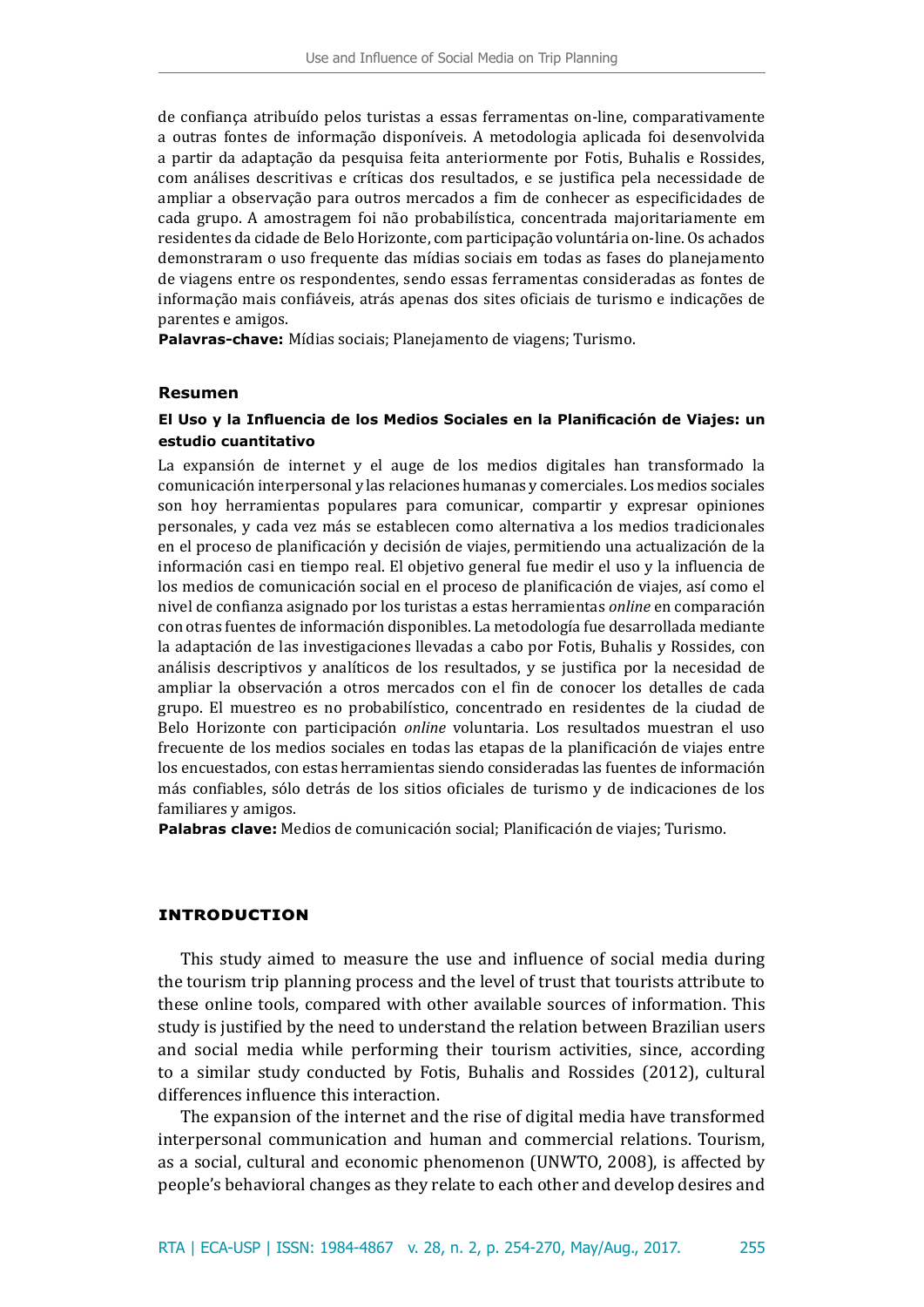ambitions. The way tourists decide about and plan their trips have significantly changed, since now they have different influences and select different tools and sources of information (Xiang & Gretzel, 2010). In tourism, users are inspired by trips of friends or contacts from their social networks and learn about possible different activities, services or even equipment available in destinations of their interest. The digital tools have ensured greater autonomy for trip definition and planning, and have become essential in the decision process, even if buying tourism services have been performed through companies or professionals operating in this sector. Parra-López et al. (2011) identify the use of the internet to search for information, communicate, or simply as a distraction, observing that tourists dedicate time to analyze elements that enrich their experience, and to express opinions and share information.

In recent years, a growing number of studies have been conducted in an attempt to understand the different nuances of the dynamics between tourists and social media during a trip planning process, which have recognized the influence of individual markets due to local cultural characteristics (Gretzel et al., 2008). Fotis, Buhalis and Rossides (2012) compared the results of their study with the population of the former Soviet Union to the indicators found by Cox et al. (2009) regarding the use and reliability of social media among Australians. Data from the study conducted by Cox showed that tourists use online tools predominantly before the trip, after choosing a destination, and that online tools are less reliable than traditional sources of information (official tourism websites or travel agencies). Data collected in the study among Russians contradict this relation, pointing to social media as more reliable sources and relating their use to the post-trip period to share experiences and pictures with friends and/or other tourists.

This study intends to raise discussions to drive national scientific production focused on the use of social media for research and decision making regarding the tourism activity.

### **theoretical reference**

### Social media

Social media are web applications built on the ideological and technological foundations of Web  $2.0^{\text{\tiny{1}}}$  that enable the creation and exchange of user-generated content (UGC) or user-created content (UCC) in a participative and collaborative manner, consolidating the initial goal of the internet, that is, be "a platform to facilitate information exchange between users" (Kaplan & Haenlein, 2010). They are one of the fastest growing segments on the web, with tools that enable users to search, organize, share, note, comment and contribute to content in different environments (Parra-López, 2011). Social media are more than a new form of communication; in fact, they are part of every online environment built from

<sup>1.</sup> Web 2.0 was first used in 2004 to describe a new way in which software developers and end users have used the World Wide Web, that is, a platform on which content and applications are not created and published by individuals, but instead continually modified by all users in a participative and collaborative way (Kaplan and Haenlein, 2010).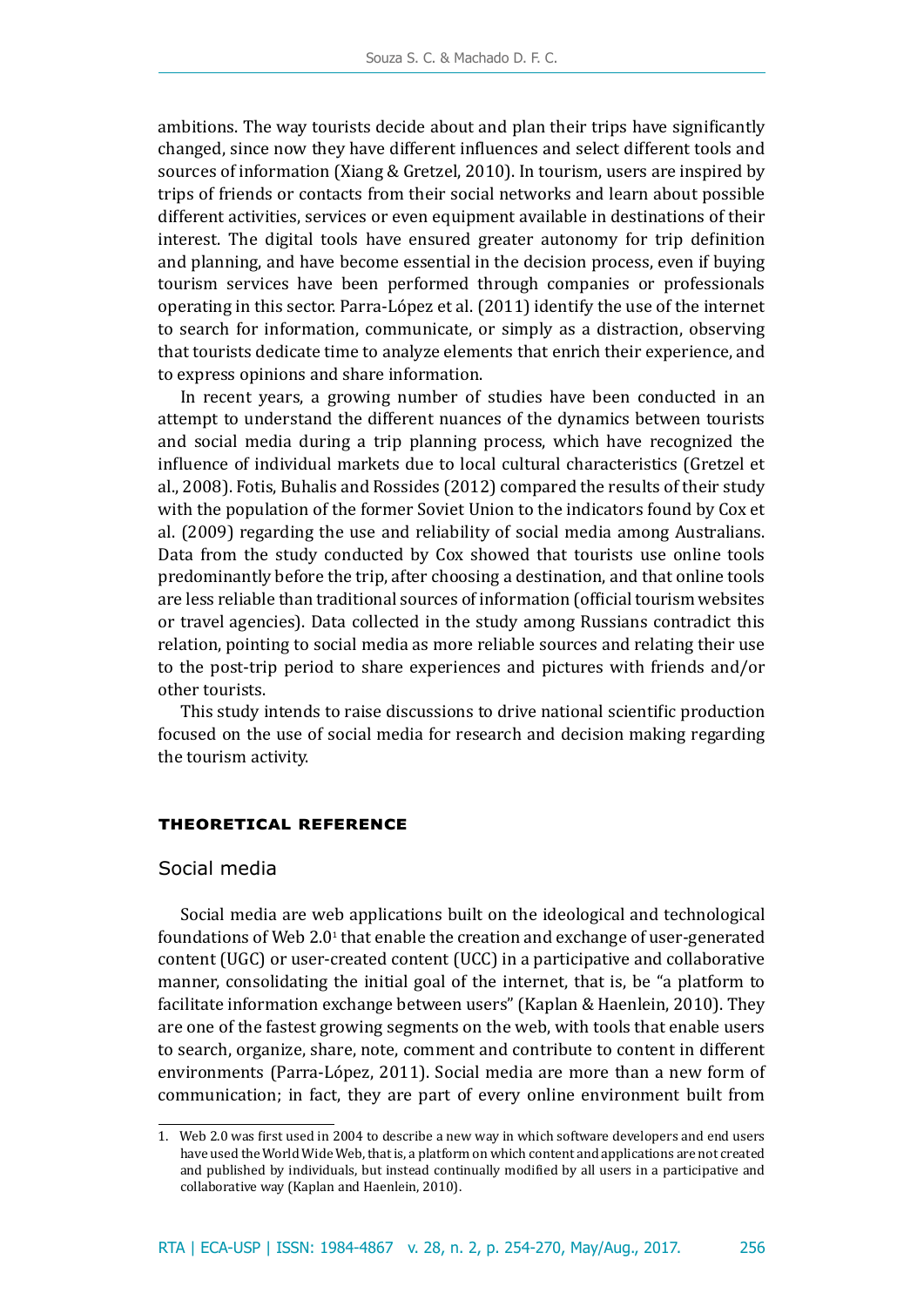the input of the participants. According to Machado (2015), these tools offer users a new communication platform that is similar to word of mouth, which can generate consumer empowerment. Its progression is dynamic and, despite different proposals, there is no determinant classification of its types (Parra-López, 2011; Kaplan & Haenlein, 2010). The classification adopted in this study is the one from the study conducted by Fotis, Buhalis and Rossides (2012), using standard observation of social media: blogs, microblogs (ex.: Twitter), trip evaluation websites (ex.: booking.com and TripAdvisor), picture and video sharing websites (ex.: YouTube, Flickr), wikis (ex.: Wikipedia and Wikitravel), and social networks (ex.: Facebook).

Social media have had an exponential increase in popularity among internet users and an increase in content usage and sharing, replacing traditional sources of information (Fotis, Buhalis & Rossides, 2012). For Xiang and Gretzel (2010), with the UGC, consumers have acquired greater power of choice over the information they access and how to obtain it. And if individuals use the internet for various purposes, Parra-López et al. (2011) understand that tourists also use social media to express opinions and share information.

# **social media in tourism**

Trip planning processes stages and types of use

In studies about the trip planning process, Cox et al. (2009) suggest an adapted model of trip consumption in three stages (Figure 1): the first would be the 'pretrip period,' a phase of recognition and information search to minimize risks and make proper decision based on different sources; the second would be 'during the trip,' the trip itself; and the third 'post-trip' period, or the evaluation phase.

Fotis, Buhalis and Rossides (2012) suggest a fourth stage by dividing the pretrip period into two: (1) before selecting a destination, and (2) after selecting a destination, assigning different search intentions to each one:

- Before selecting a destination: the user seeks information to have ideas of where to go on vacation or for a holiday, to narrow down destination options and confirm the choice.
- After selecting a destination: the user seeks ideas and information about accommodation and leisure options.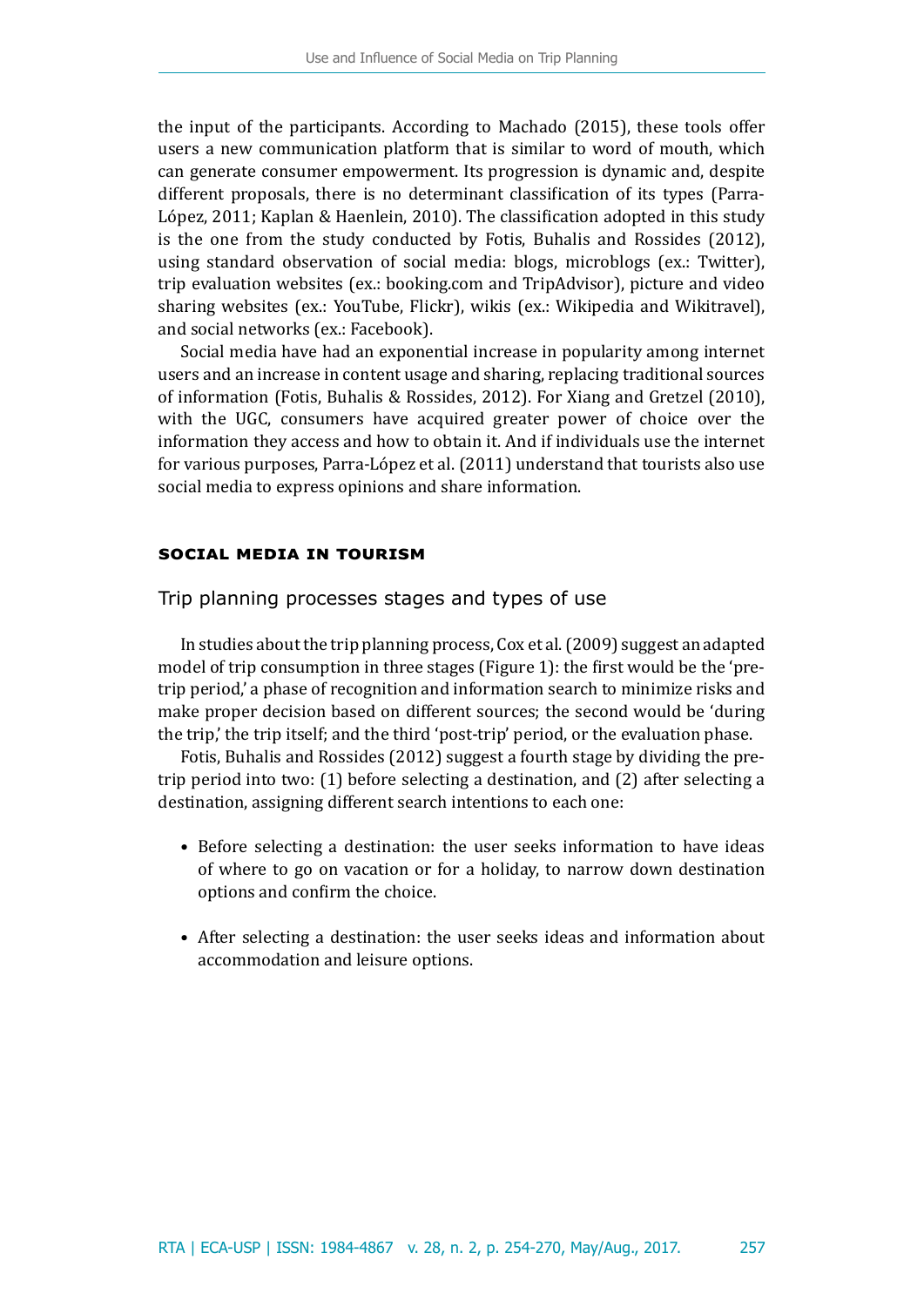

**Figure 1 –** Model of trip consumption decision making process



# Influence of social media on trip planning

The use of online travel communities has increased to obtain information for the trip planning and decision making process. However, there is no consensus on how such communities, reviews and opinions available on social media affect the behavior and choices of tourists (Casaló, Flavián & Guinalíu, 2011). Parra-López et al. (2011) attribute the use of such applications to the value perceived by the consumer, reflecting in their loyalty, satisfaction and intention to recommend and return. For Casaló, Flavián & Guinalíu (2011), the trust and usefulness of the advices on online environments are decisive for the intention to follow such information. This attitude confirms the findings of the authors above, who state the consumer preference for informal sources when making decisions, such as online travel communities, traveler reviews and recommendations on social media, in relation to formal sources such as official tourism websites, agencies and advertising campaigns.

Social media are channels of intense information exchange where users are able to easily access large amounts of data that are relevant to their needs. Then, the trust to be established is also seen as the sensation generated in the traveler during the decision-making process, since the tourism product is intangible before consumption and the search for information about the destination and/ or activities reduce risks and increase the traveler's security (Fotis, Buhalis & Rossides, 2012; Parra-López et al., 2011). When choosing a trip destination, a tourist receives consciously, or not, different incentives and information related to the travel and destination. As a consumer and due to the intangible character of the tourism product, a traveler is strongly motivated to obtain information to clarify his/her choice (Parra-López et al., 2011). Content present on social media acts as sources that generate interest when presenting images, data and experiences (Fotis, Buhalis & Rossides, 2012).

This study aims to measure the use and influence of social media during the stages of trip planning process (before, during and after) and the level of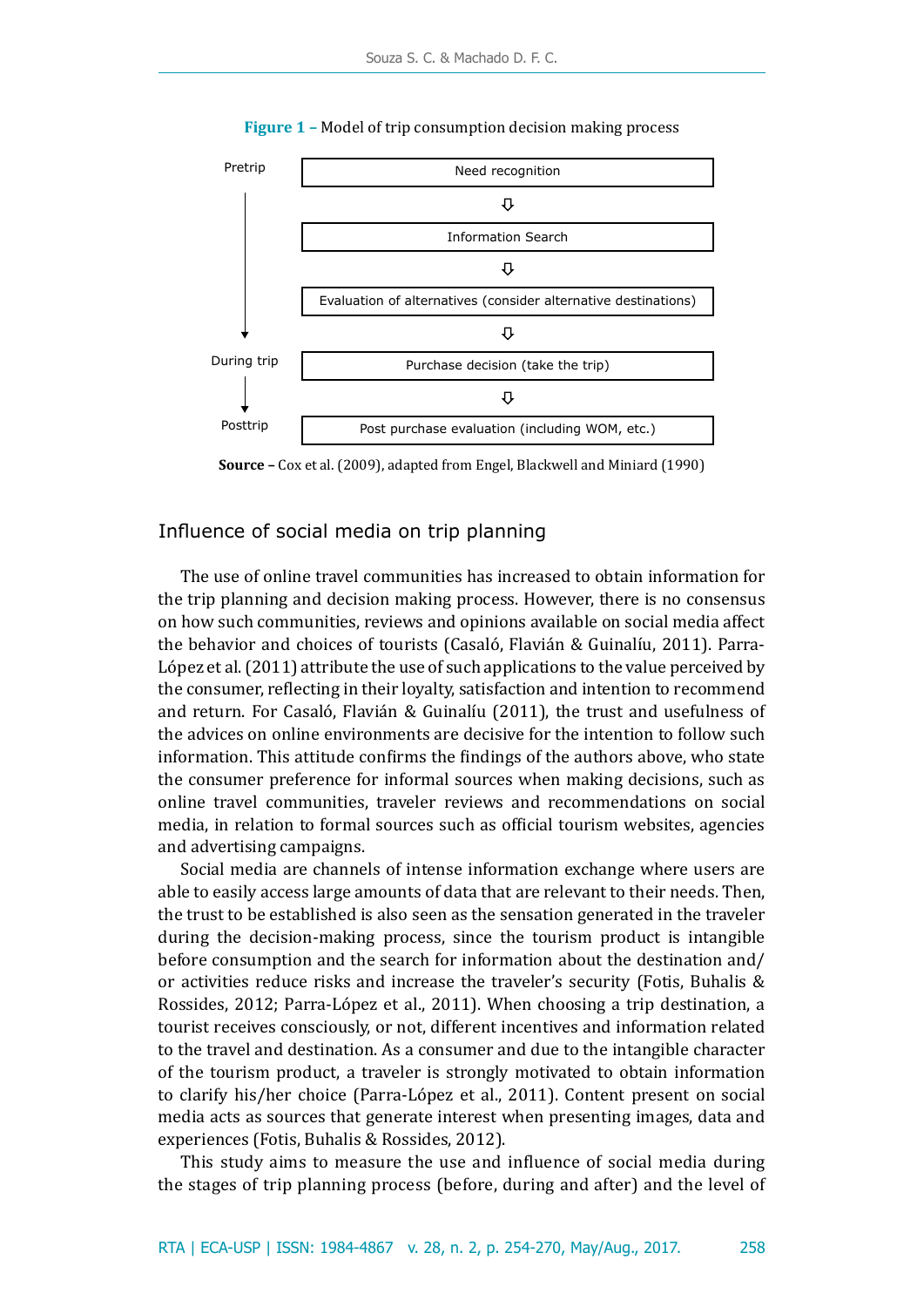trust that tourists attribute to these online tools when compared with other available sources of information. When reproducing the study conducted by Fotis, Buhalis & Rossides (2012), we also try to analyze two hypotheses raised by the authors:

**H1:** social media are predominantly used before the trip to seek information; and

**H2:** information about trip on social media is more reliable than advertisements of media vehicles, travel agencies and official tourism websites.

# **methodology**

The questionnaire used in this study was based on a free translation from the English version, adapted from the instrument produced and used by Fotis, Buhalis and Rossides (2012). The questions to characterize the sociodemographic profile were based on the *Pesquisa brasileira de mídia 2015: hábitos de consumo de mídia pela população brasileira* [2015 Brazilian media survey: media consumption habits of the Brazilian population) (Brasil, 2014], issued by the Department of Social Communication of the Presidency of the Republic. For the subjective questions, we used the seven-point Likert scale adopted in the original study.

Besides the sociodemographic data, the questionnaire was organized in two constructs, according to previous studies on the subject and the study objectives:

- 1)Use of the internet and social media based on the *Pesquisa brasileira de mídia* (Brasil, 2014);
- 2)Use of social media in trip planning to determine: a) period of research on social media and type of use of the tourist; b) perception of the influence from online tools on trip choices; c) changes in trip plans influenced by the UGC; d) trust in the different sources of information on social media when planning a trip.

The questionnaire was built on Google Forms platform and was available online from October 27 to November 6, advertised on the most popular social media among Brazilians: Facebook, Instagram, Google+, Twitter, and Whatsapp (Brasil, 2014), and through email.

A total of 657 questionnaires were collected, twelve of which were repeated, leading to a sample of 635 people. Considering the valid questionnaires, five groups of respondents were observed, according to the answers to the four screening questions (Table 1).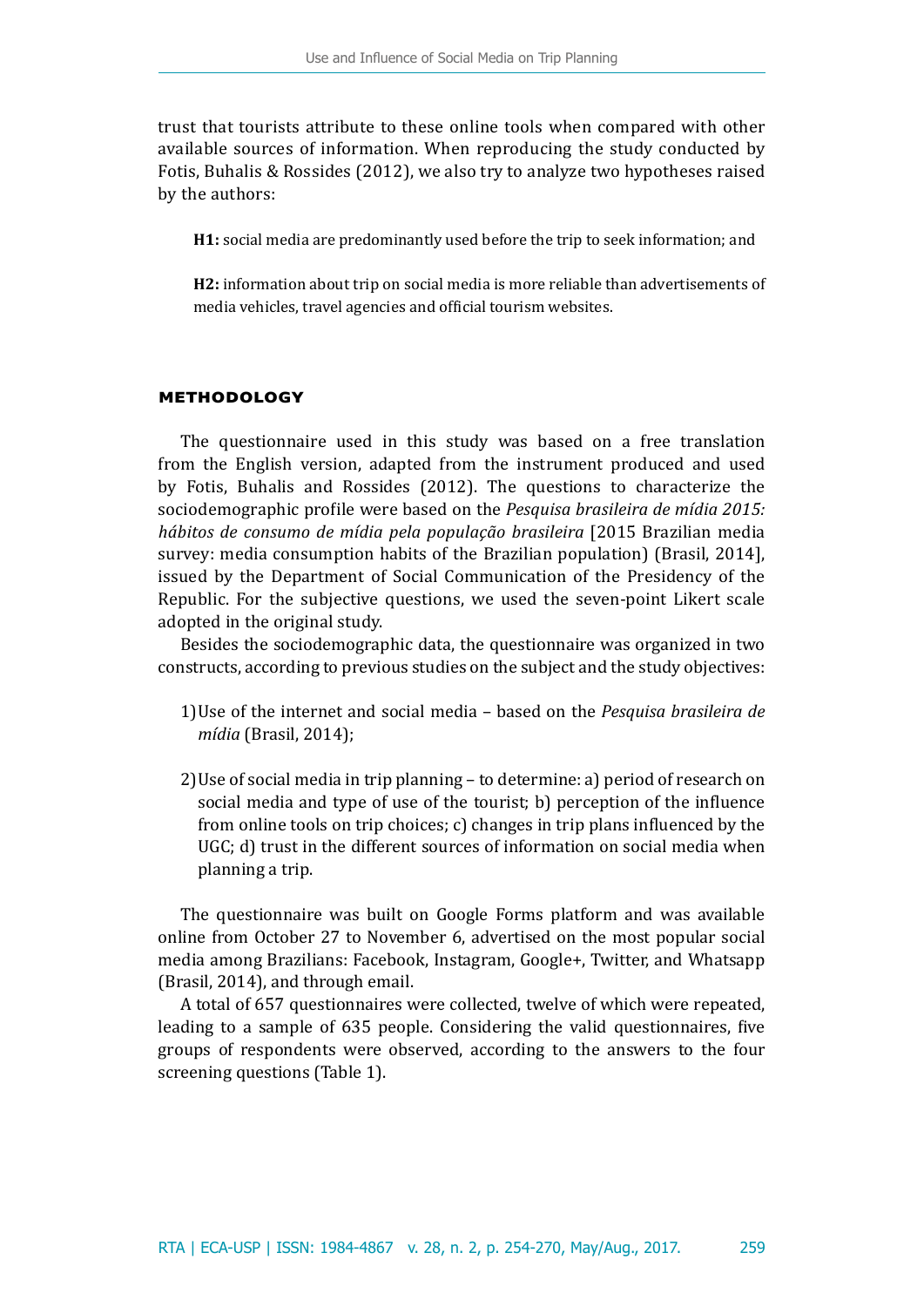| Group                                                                                  | <b>Key question</b>                                                                                                                 | Number of<br>respondents |
|----------------------------------------------------------------------------------------|-------------------------------------------------------------------------------------------------------------------------------------|--------------------------|
| Group 1: Does not use the<br>internet.                                                 | How often do you use the internet?                                                                                                  | 1                        |
| Group 2: Does not use social<br>media.                                                 | How often do you use social media?                                                                                                  | 11                       |
| Group 3: Has not traveled in<br>the last 12 months.                                    | Have you taken any LEISURE trip in the last<br>12 months?                                                                           | 128                      |
| Group 4: Did not use social<br>media in trip planning<br>process for the last<br>trip. | Based on your LAST leisure trip, did you<br>use any social media to plan and share<br>information before, during or after the trip? | 78                       |
| Group 5: Study focus.                                                                  |                                                                                                                                     | 417                      |

#### **Table 1 –** Sample groups

**Souce –** Research data

The results were analyzed on SPSS Statistics 22.0 for descriptive observation of the sample, followed by a statistical analysis with data cross-check, in order to answer the study question: What is the influence of social media on the trip planning process of users and how do they perceive the reliability of available information? These cross-checks were performed using the chi-squared test  $(x^2)$ , which shows possible associations of independent variables. The t test was used to identify a different cultural component between this study and the original study mentioned above, indicating possible discrepancies among the findings, which shows if the mean values of the same variable in two independent samples are significantly different.

The categories used in the description of the results were determined after observing the frequency of responses to a grouping adapted to the study data that allowed the sample understanding. However, for the statistical analysis, some adjustments of the categories were required. Following the conditions of the chi-squared test regarding the number of categories, ideally reduced in cross-checks and with no less than ten individuals each, the sociodemographic variables (age, schooling, and income) were recoded. For the t test, the variables of age and schooling were recoded for the comparison of findings from both studies. In the group of schooling categories, the interviewees presenting fundamental education (five subjects) were discarded, since they did not fit the other categories and were not representative within the sample.

# **results**

### Sample profile

The mean age of the interviewees was 34.3 years, with the predominance of the age groups of 18 to 25 years (33.1%) and 26 to 35 years (28.2%). The remaining respondents were aged 36 to 45 years (17.5%), 13 (1%) were aged 46 to 55 years, and 8.2% were over 55 years. Therefore, the sample had a broad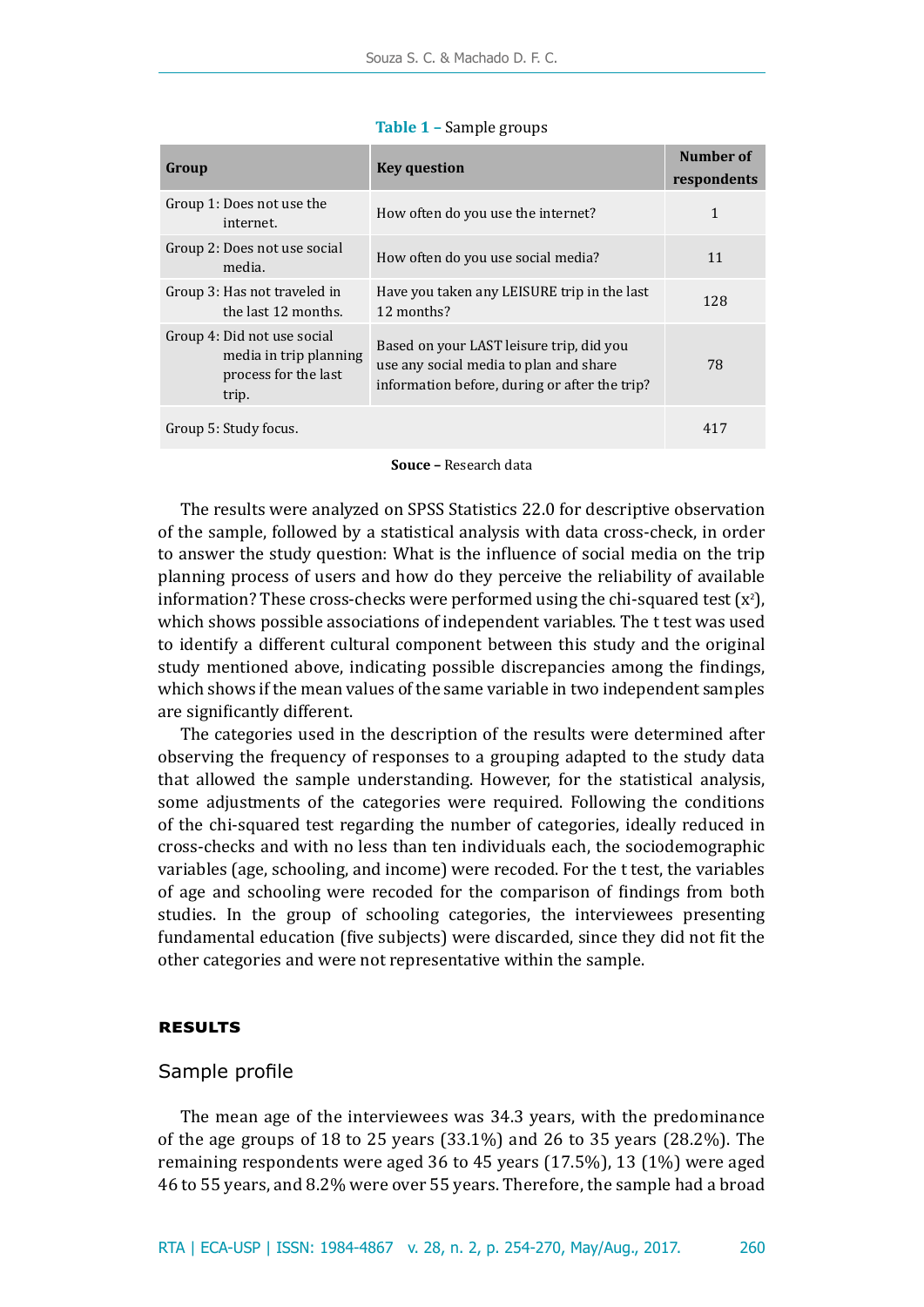age distribution. Most respondents were female (58%), and 43.3% were male. The predominance of female participants was expected, as observed by Fotis, Buhalis and Rossides (2012), due to their increased willingness to voluntary participation in interviews, and possibly because of their role in travel decisions. The sample presented incomplete higher education as predominant education (30.7%), followed by higher education (27.7%), which can be explained by the fact that the questionnaire was distributed to the researcher's contacts, with influence on the education profile of the study participants. Other levels of schooling were: incomplete fundamental education (0.3%); complete fundamental education (0.5%); incomplete high education (2.0%); complete high school (7.4%); technical course (3.0%); specialization (16.4%); MBA (1.4%); master's degree (7.2%); doctor's degree (2.7%); and postdoctoral degree (0.6%).

The interviewees are Brazilians, predominantly living in Brazil, most of them in Minas Gerais (91.7%). Belo Horizonte, the city where the researcher lives, accounts for 72.4% of the participants. The average monthly family income (Graph 1) of 551 respondents who answered this question is R\$ 7,120.68, showing unusual high values above R\$ 30,000.00. The median income shows this change, when presenting the value of R\$ 5,500.00. To help analyze the obtained data, the answers were based on the current minimum wage of R\$ 880.00.



**Graph 1 –** Range of monthly family income of the interviewees (per minimum wage)  $(n = 551)$ 

The representation was close to the baseline study  $(n=346)$ , which was conducted with residents of former Soviet Union countries, particularly Russia, and was characterized by most female participants aged 25 to 39 years (the study did not report if the participants had achieved or not a school degree). This fact enables possible conclusions about the cultural component in the different behaviors of tourists regarding the use of social media while planning their trips.

# Use of internet and social media

Among all 635 respondents, only one (0.2%) participant did not use the internet, while almost 97% accessed the web daily (91% more than once a day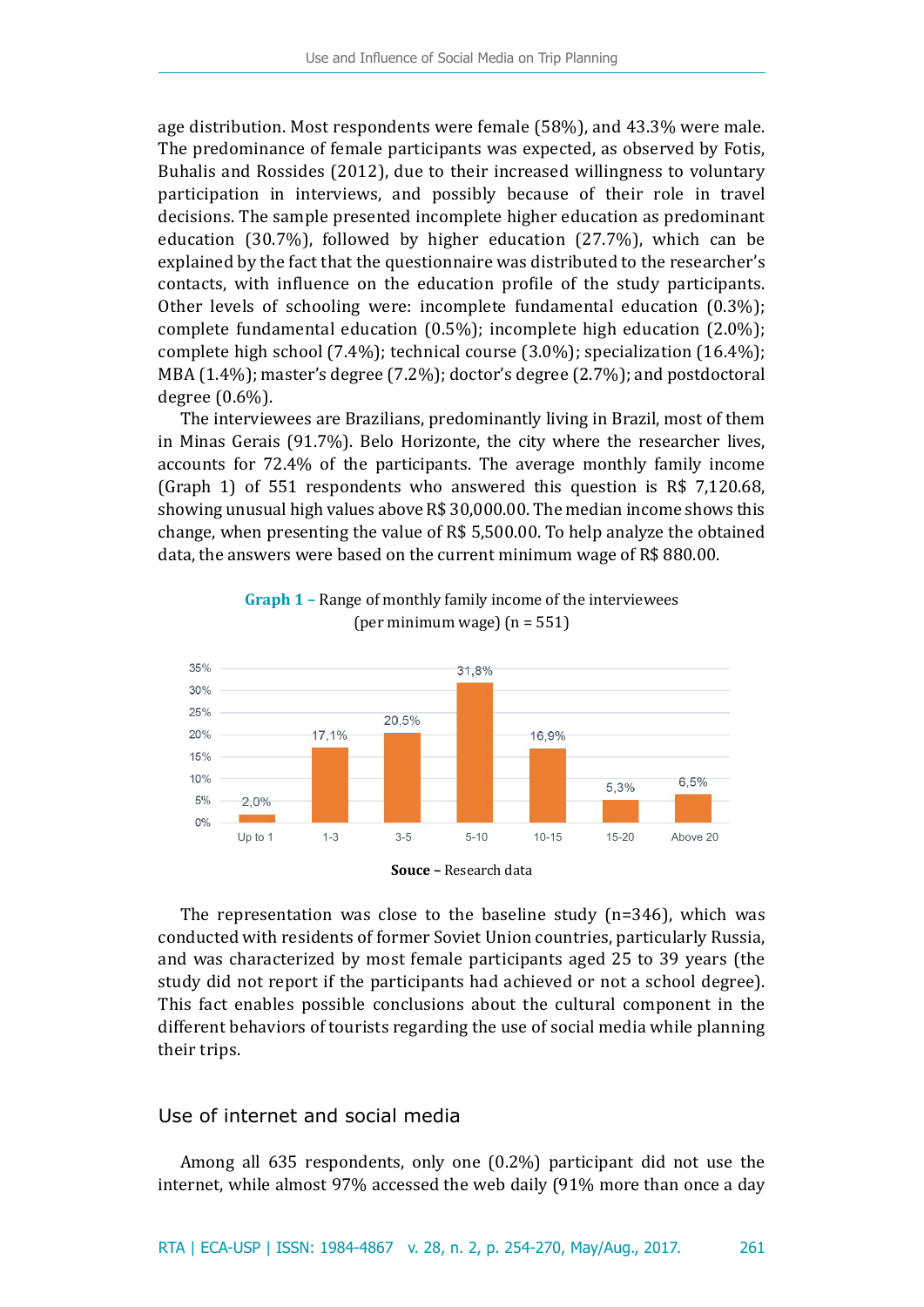and 5.8% seven times a week); 2.6% reported using it a few times a week, and 0.5% less than once a week. Despite such distributed numbers among the options, the use of social media presented a similar behavior: almost 90% reported daily use: 78.6% used it more than once a day, and 8.2% seven times a week (Table 26). Only 11 (1.7%) of 634 interviewees who answered this question said that they did not use social media.

|                       | <b>Frequency</b> | Percentage |
|-----------------------|------------------|------------|
| Never                 | 11               | 1.7%       |
| Less than once a week | 7                | 1.1%       |
| Once a week           | 7                | 1.1%       |
| Twice a week          | 3                | 0.5%       |
| Three times a week    | 16               | 2.5%       |
| Four times a week     | 11               | 1.7%       |
| Five times a week     | 16               | 2.5%       |
| Six times a week      | 12               | 1.9%       |
| Seven times a week    | 52               | 8.2%       |
| More than once a day  | 499              | 78.7%      |
| Total                 | 634              | 100%       |

**Table 2 –** Use of social media on the daily routine

**Souce –** Research data

Instant messaging applications and Facebook were identified as the most popular social media among the respondents (Graph 2), reported by 88.1%, followed by YouTube (82%). Among the tools focused on tourism, the most frequently mentioned were Decolar.com (31.9%), Booking (25.2%), and TripAdvisor (24.6%). It should be noted that this question allowed more than one answer.

**Graph 2 –** Social media used by the interviewees (n = 634)



**Souce –** Research data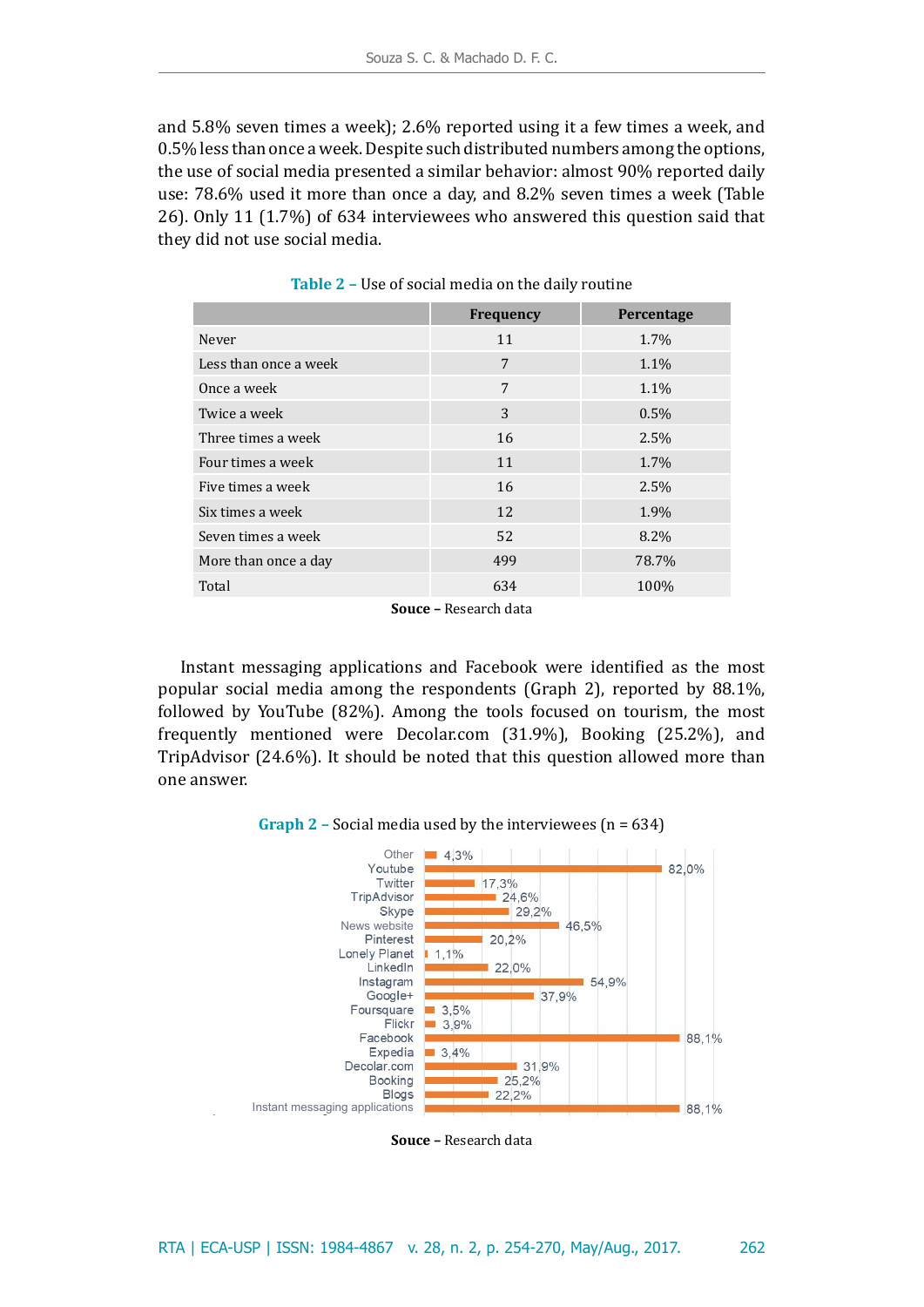The use of the internet and social media in the sample showed an intense habit: 97% of the respondents connect to the web daily and 78.7% use some social media more than once a day. The percentage of internet access is considerably higher than that found in the national sampling study (Brasil, 2014), of 37%, which is explained by the different approaches used, since in the study ordered by the Department of Social Communication of the Presidency of the Republic, the interview was conducted at home located in all Brazilian states, with a representative sample of the Brazilian population. Although there were no data in this study about the frequency of social media use among the Brazilian population, a high use was reported in the study conducted by Fotis, Buhalis and Rossides (2012), in which almost 50% of the respondents reported access to some social media several times a day. Of note, these authors chose to distribute the questionnaire online, as in this study.

Among the most frequently used social media among the interviewees, the behavior of the sample repeated the national standard, showing a greater use of Facebook and instant messaging applications, although in PBM (Brasil, 2014), these tools did not present similar high values (83% for Facebook and 58% for instant messaging applications). The PBM did not include specific tourism tools. However, regarding the use of general media, the reports presented a similar profile, not in values, as already discussed regarding the different study approaches, but in the selection of the most used tools (Table 3).

|              | <b>Brazil</b> (2014) | <b>Current study</b> |  |  |
|--------------|----------------------|----------------------|--|--|
|              | $n = 18300$          | $n = 634$            |  |  |
| Facebook     | 83.0%                | 88.1%                |  |  |
| Applications | (WhatsApp) 58.0%     | 88.1%                |  |  |
| YouTube      | 17.0%                | 82.0%                |  |  |
| Instagram    | 12.0%                | 54.9%                |  |  |
| $Google +$   | 8.0%                 | 37.9%                |  |  |
| Twitter      | 5.0%                 | 17.3%                |  |  |
| Skype        | 4.0%                 | 29.2%                |  |  |
| LinkedIn     | 1.0%                 | 22.0%                |  |  |
| Other        | 1.0%                 | 4.3%                 |  |  |

**Table 3 –** Comparison of most frequent social media

**Souce –** Research data

# Use of social media in trip planning

Group 3 (see Table 1) was set up based on the third screening question (Have you taken any LEISURE trip in the last 12 months?), as 128 participants (20.5%) answered 'no' and had the interview interrupted. Among the 495 participants (group 4) who took at least one trip, 81.6% chose a national destination and 84.2% (417 respondents, group 5) used some social media for trip planning and/ or sharing travel information.

Confirming the frequent use of social media in a trip planning process, there is a high influence of these online tools on the trip-related choices as almost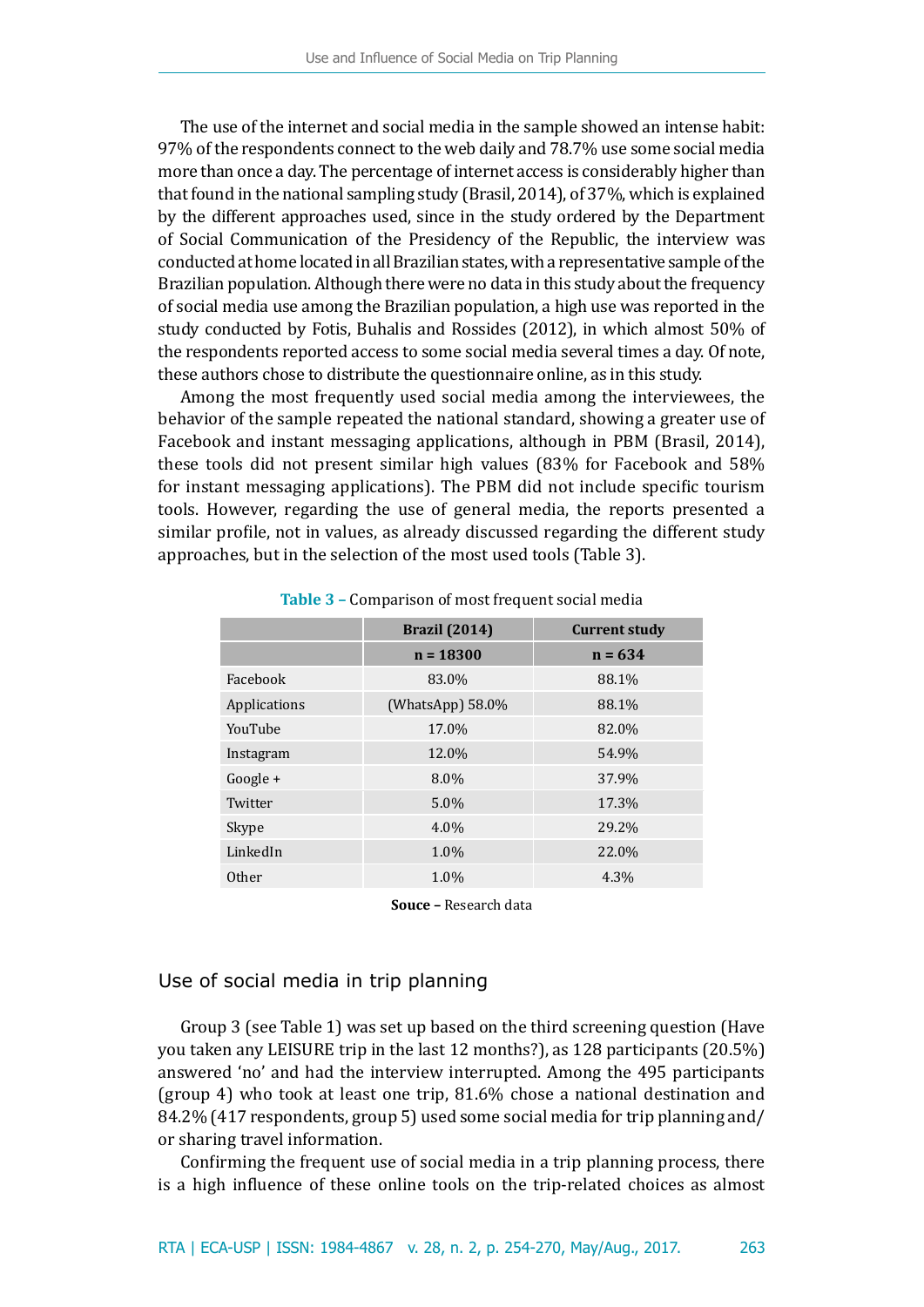70% of the respondents attributed to these tools values of 5 and above (on a 1-7 point scale), that is, above the mean value (Table 4). In addition, 48.4% of the respondents reported they had changed their original trip plans based on the online content, although most of them (36.7%) had only made minor changes (Table 5), and 30.9% said they did not make any changes based on the information on social media, which raises the hypothesis that they seek only complementary elements to the decisions already made regarding the trip.

|                | Frequency | Percentage |
|----------------|-----------|------------|
| $\mathbf{1}$   | 9         | 2.2%       |
| 2              | 13        | 3.1%       |
| 3              | 26        | 6.2%       |
| $\overline{4}$ | 78        | 18.7%      |
| 5              | 142       | 34.1%      |
| 6              | 82        | 19.7%      |
| 7              | 67        | 16.1%      |
| Total          | 417       | 100%       |
| Mean           | 5.03      |            |

**Table 4 –** Influence of social media on trip

 $n = 417$ , 7-point Likert scale:  $1 = none$ , 7 = very strong influence **Souce –** Research data

Interviewees who used social media to plan their trips in the last twelve months (n=417) indicated a mean score of 5.03 (Likert scale) for the influence of such tools on trip-related choices, while in the study by Fotis, Buhalis and Rossides (2012), using the same scale, the mean was 4.84. This difference is statistically significant (t test, p=0.006, 95% confidence interval), showing that the surveyed Brazilians attribute greater influence to these technological resources on their trip choices. When analyzing the use of social media in trip planning, no statistically relevant relationships were found at the 95% confidence level among income, schooling and sex of the interviewees. The variable of recoded age (aged 18-25, 26-35, 36-45, and over 46 years) showed a significant difference between the groups,  $x^2$  (p=0.006), indicating greater use of the tools by interviewees aged 26 to 35 years.

| Table 5 - Changes in trip plans influenced by content observed on social media |
|--------------------------------------------------------------------------------|
|--------------------------------------------------------------------------------|

|                                                       | <b>Frequency</b> | Percentage |
|-------------------------------------------------------|------------------|------------|
| I'm not sure, I don't remember.                       | 86               | 20.6%      |
| I didn't change my original trip plan.                | 129              | 30.9%      |
| I made some changes in the original trip plan.        | 153              | 36.7%      |
| I made significant changes in the original trip plan. | 46               | 11.0%      |
| I completely changed my original trip plan.           | 3                | $0.7\%$    |
| Total                                                 | 417              | 100\%      |

**Souce –** Research data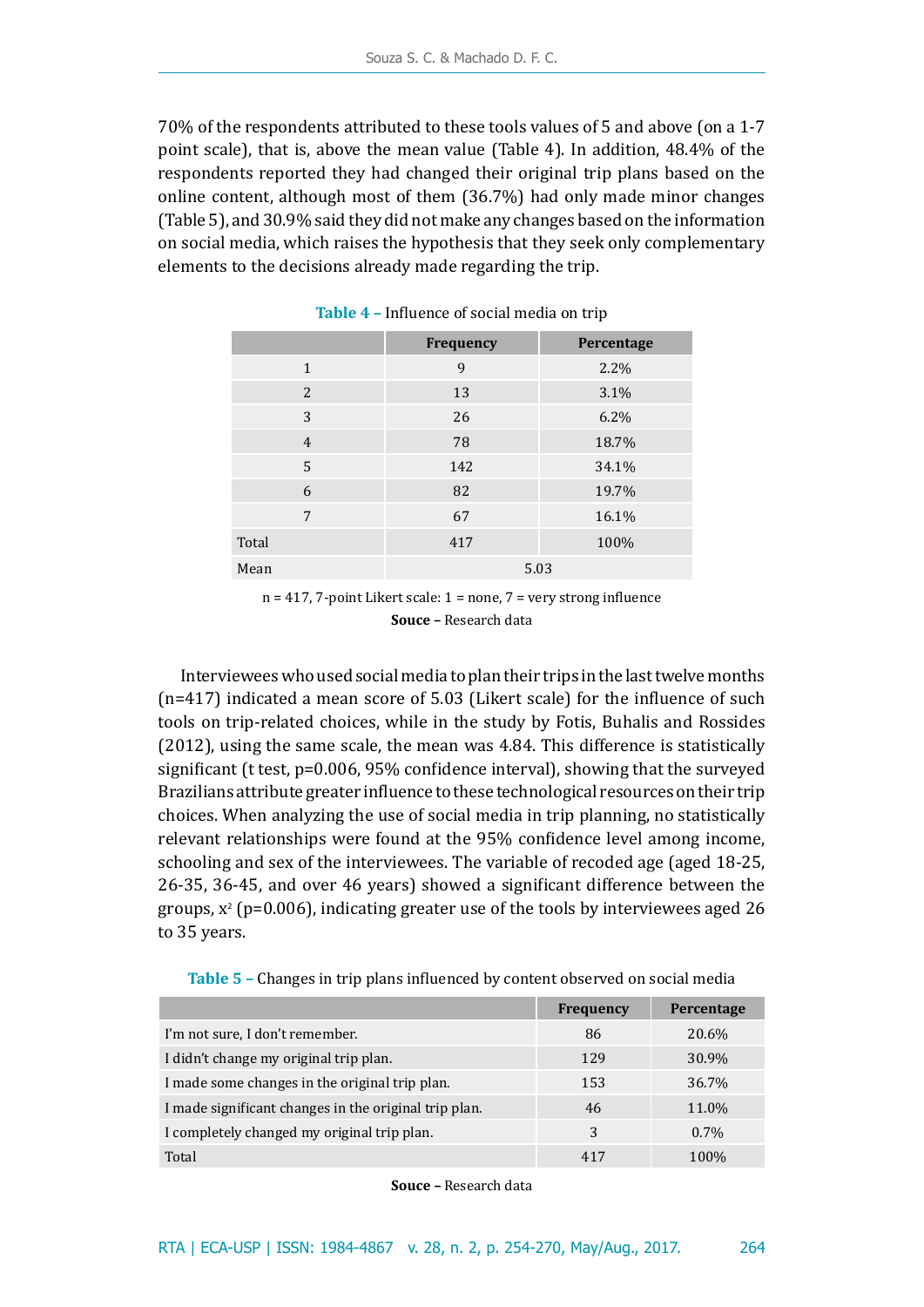The influence of social media was measured through five statements to observe more clearly how online information changed the choices of tourists. The original study presented only four statements, and this study added a new statement to cover possible specific groups. Again, the behavior of the sample was similar to that found in original study (Table 6). Both studies show that most interviewees report changes in the original plans, even though Brazilians provided a large number of uncertain answers.

|                                                          | <b>Fotis, Buhalis &amp; Rossides</b><br>(2012) | <b>Current study</b> |
|----------------------------------------------------------|------------------------------------------------|----------------------|
|                                                          | $n = 273$                                      | $n = 417$            |
| I'm not sure, I don't remember.                          | $2.2\%$                                        | 20.6%                |
| I didn't change my original trip plan.                   | 33.7%                                          | 30.9%                |
| I made some changes in the original<br>trip plan.        | 49.5%                                          | 36.7%                |
| I made significant changes in the<br>original trip plan. | 14.7%                                          | 11.0%                |
| I completely changed my original<br>trip plan.           |                                                | 0.7%                 |

| Table 6 – Comparison of changes made to trip plans due to |
|-----------------------------------------------------------|
| influence of social media content                         |

**Source –** Fotis, Buhalis and Rossides (2012), adapted.

This way, in both studies, although the participants did not give a maximum score to the influence of social media while planning a trip – mean of 4 to 5 on a 7-point scale –, most respondents said that they had changed some aspect of their trip based on social media content. Even so, about one third of participants from both studies seem to use online information only to complement their trip planning without changing the original plans.

# Social media in different trip stages

To better recognize and understand the reason for using social media during a trip process, the study conducted by Fotis, Buhalis and Rossides (2012) lists twelve statements, distributed among the four trip stages as understood by them: before the trip and before choosing a destination; before the trip and after choosing a destination; during the trip; after the trip). In this study, the authors decided to add some statements in relation to the original study to better identify the nuances of trip stages and the behavior of participants/tourists (Table 6). For comparative purposes, only the statements included in both studies are displayed (Graph 3).

For the respondents of this study, the most recurrent motivations were the search for information before the trip, mainly "about attractions and leisure activities" (81.5%), and post-trip sharing the experience with "friends and/or other tourists" (81.3%). Before choosing where to go, the search is focused on finding options of destination (66.7%) and confirming the destination (68.6%).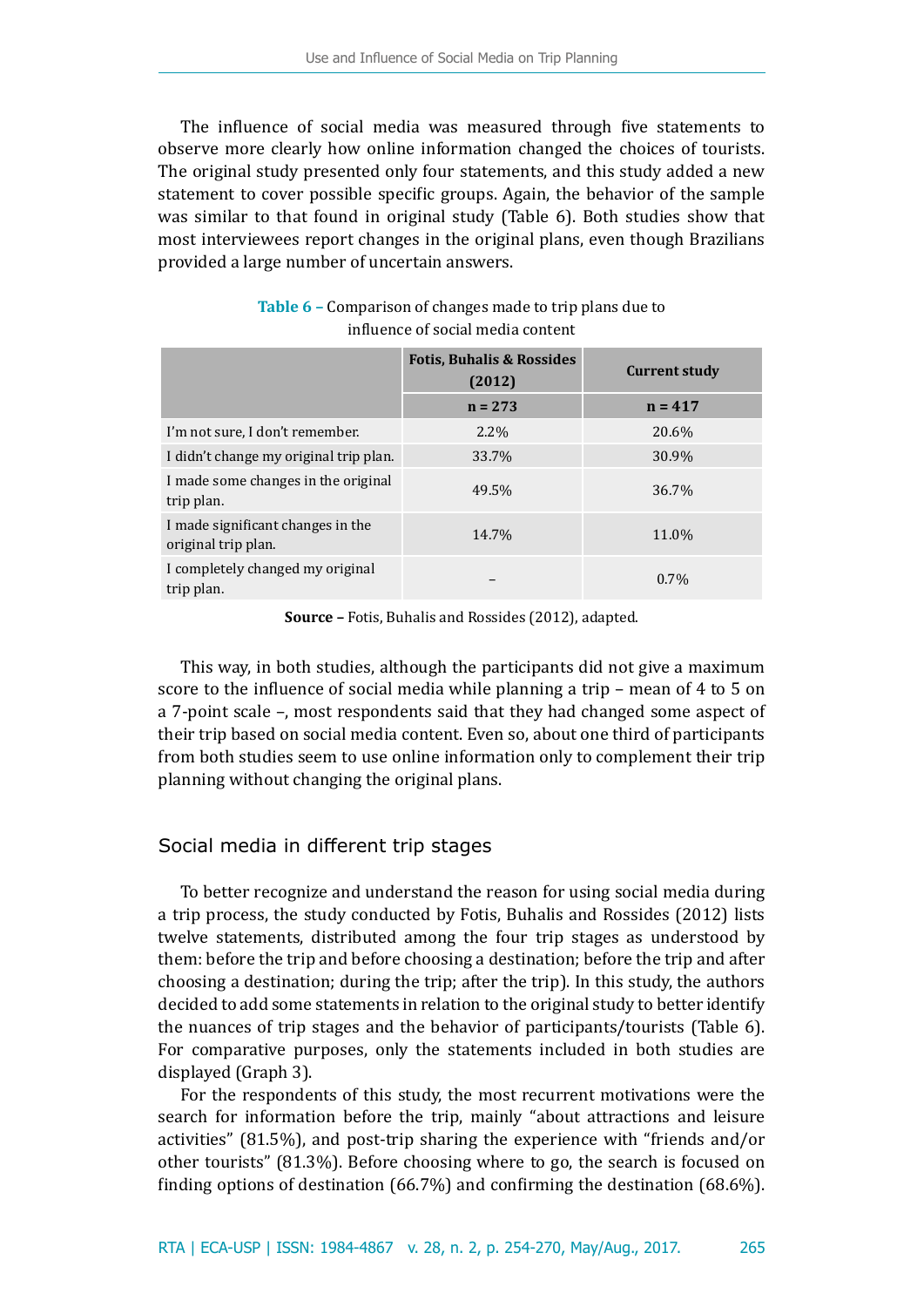Before the trip, accommodation options are analyzed online by most interviewees (77%), which does not happen with meals (44.8%). During the trip, the reasons for using social media were searching for information about attractions in the tourism destination (67.6%) and specific information (60%), that is, of particular interest of the tourist, and to keep contact with friends (60.9%). Comments and analyses of the trip on specific media obtained lower values (24.9%).

| Before the trip - before choosing a destination                                       |       |
|---------------------------------------------------------------------------------------|-------|
| In the beginning of the search, to have ideas of where to go on<br>vacation/holiday.  | 66.7% |
| To narrow down options of destinations.                                               | 14.4% |
| To confirm my selected destination.                                                   | 68.6% |
| Before the trip - after choosing a destination                                        |       |
| Looking for ideas and information about accommodation options.                        | 77.0% |
| Looking for ideas and information about attractions and leisure<br>activities.        | 81.5% |
| Looking for ideas and information about meals.                                        | 44.8% |
| During the trip                                                                       |       |
| Looking for ideas and information about attractions and leisure<br>activities.        | 67.6% |
| Looking for ideas and information about meals.                                        | 48.7% |
| To find information about specific attractions and leisure activities.                | 60.0% |
| To make comments and analyze my trip experience.                                      | 24.9% |
| To keep contact with friends.                                                         | 60.9% |
| I visited social media that were not related to information about my<br>trip.         | 41.7% |
| After the trip                                                                        |       |
| To share my experiences and pictures with my friends and/or other<br>tourists.        | 81.3% |
| To analyze and comment about my trip destination and<br>accommodation place.          | 38.8% |
| I regularly visit social media related to tourism to have ideas for my<br>next trips. | 31.9% |

**Table 7 –** Use of social media during the trip (n=417)

**Souce –** Research data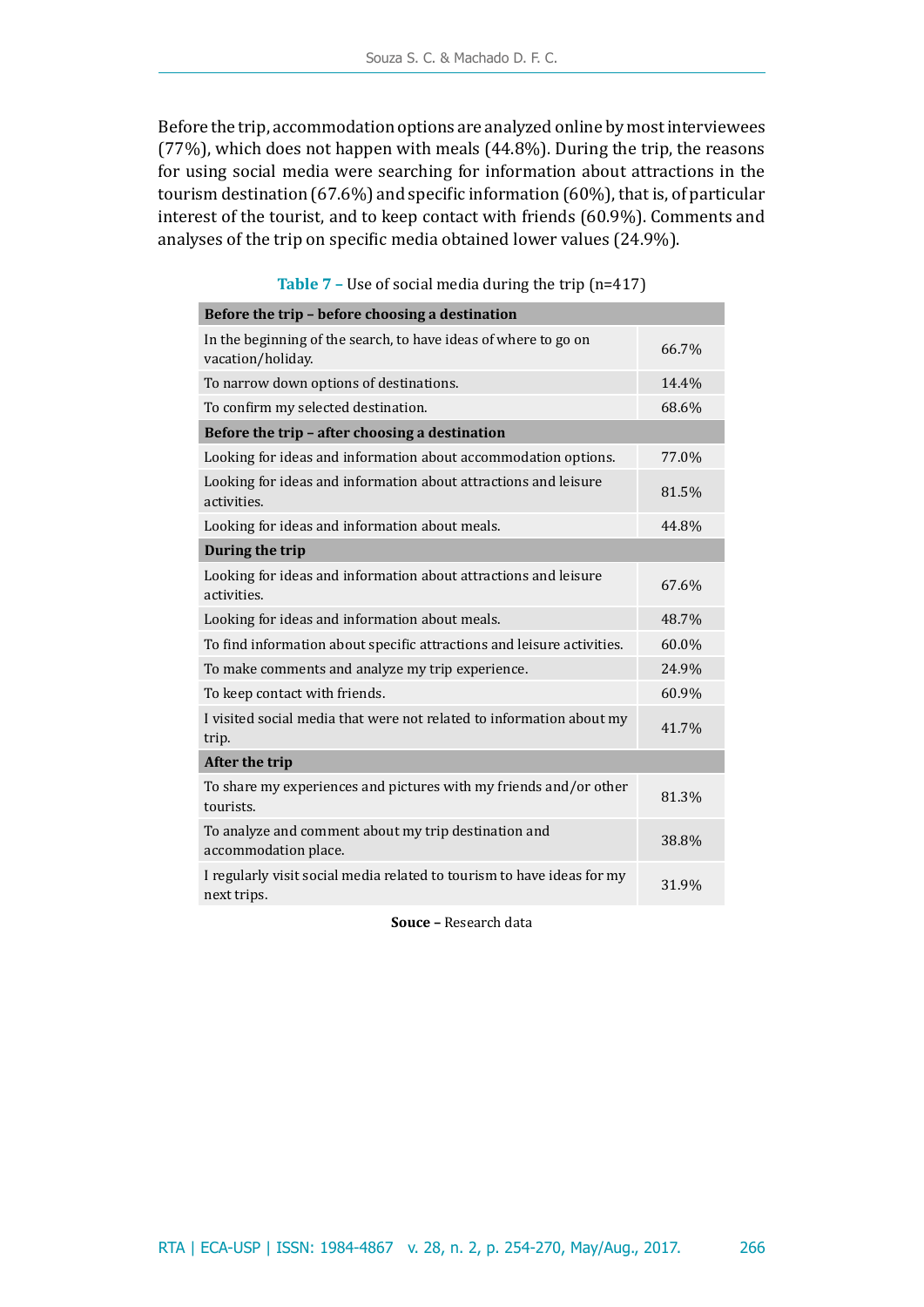

#### **Graph 3 –** Comparison of social media use before the trip, after choosing a destination

**Source –** Fotis, Buhalis and Rossides (2012), adapted.

The behavior of the two samples is similar in terms of distribution of references of social media use in different trip stages. Although the values are not always close, the interviewees of both studies are more likely to present the same uses. The only motivation that did not show such similarity was the intention to narrow down destination options before the trip and before destination is chosen, when the original study showed a higher percentage than the current study. In all other variables, in different proportions, a higher percentage of use by Brazilians was obtained.

When observing the variables and trip stages, the findings of Fotis, Buhalis and Rossides showed that the main use of social media related to the trip happens predominantly after the trip, when they share their experience, according to 78% of the interviewees. Although Parra-López et al. (2011) confirm this finding in their study, and although such motivation was high in the current study (81.3%), it was not the variable of highest value, since the most mentioned variable refers to the pre-trip period when the tourist searches for leisure information (81.5%). Again, for such differences, Parra-López et al. (2011) showed a lack of consensus on the motivation to use social media in the trip planning process and their power to influence decisions. Cultural nuances can be understood as the potential explanation of these variations, as suggested in the original study.

# Trust in social media

For the interviewees, the trust in social media information is, on average, still in the range of indifference (4.78). As this questionnaire used a 7-point Likert scale, 1 to 3 correspond to different degrees of lack of trust; and 5 to 7 refer to trust levels. Thus, 4, the middle of the scale, refers to indifference, when the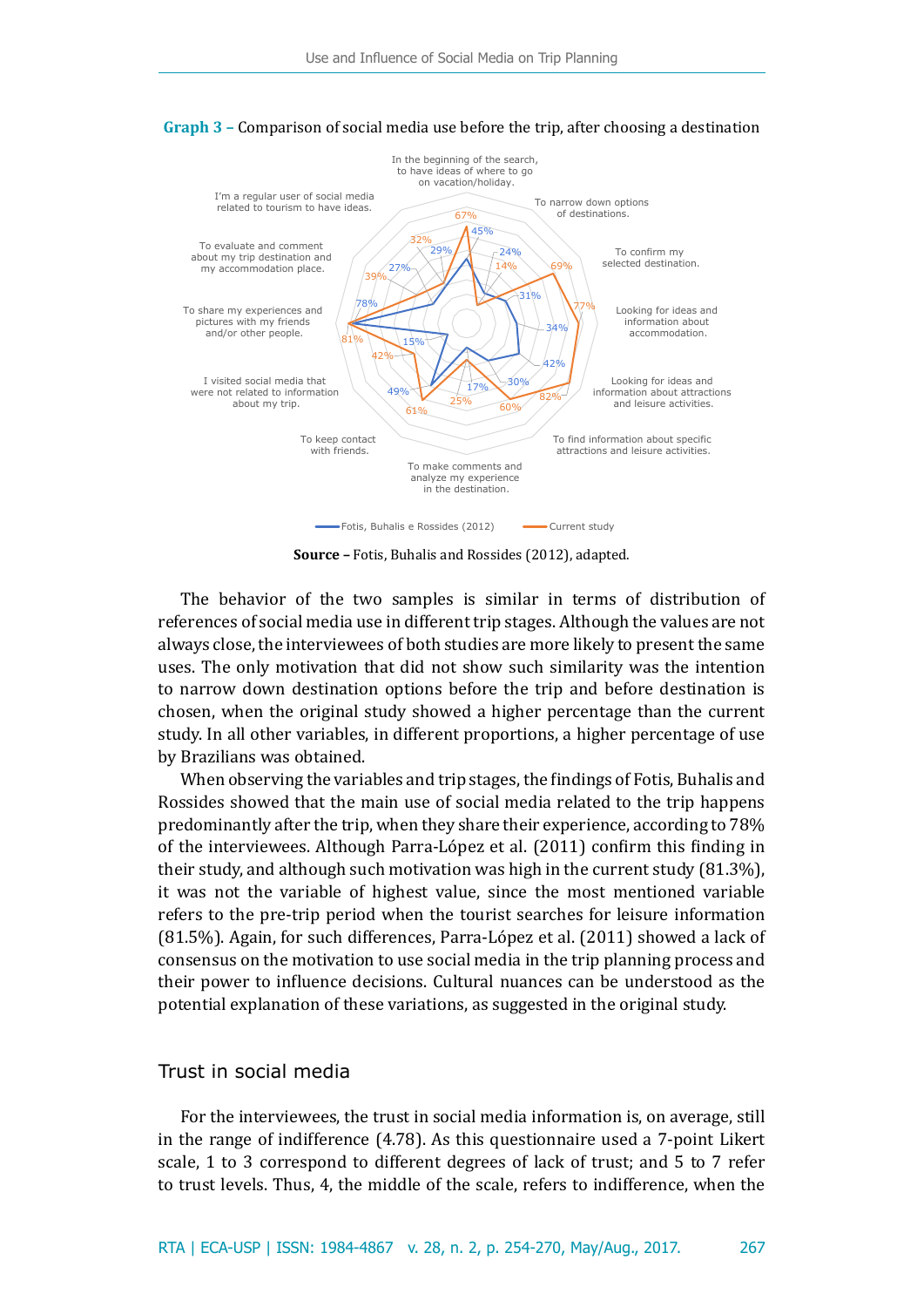interviewee does not consider the information found online as fully reliable or fully unreliable. The sources of information presenting higher mean values were "friends and relatives" (5.63) and "official tourism websites" (5.18), although they also obtained values very close to the middle of the scale (Table 8).

|                                                                                 | Mean | <b>SD</b> |
|---------------------------------------------------------------------------------|------|-----------|
| Friends and relatives                                                           | 5.63 | (1.41)    |
| Information provided by other tourists on the internet                          | 4.78 | (1.17)    |
| Information on social media                                                     | 4.78 | (1.22)    |
| Official tourism websites                                                       | 5.18 | (1.16)    |
| TV programs and documentaries, radio programs or<br>newspaper/magazine articles | 4.84 | (1.20)    |
| Travel agencies                                                                 | 4.65 | (1.35)    |
| Advertisements on TV, radio, newspaper or magazine                              | 4.35 | (1.26)    |
|                                                                                 |      |           |

**Table 8 –** Mean values of trust in different sources of information about trip

 $n = 417$ , 7-point Likert scale:  $1 = I$  don't trust at all,  $7 = I$  fully trust

**Souce –** Research data

The perception of trust of the sample from this study showed a more conservative audience, which attributes more credit to traditional sources. Sources related to the marketing of travel products (agencies; TV, radio, newspaper and magazine advertisements) were indicated with suspicion and received the lowest values on the Likert scale. Social media were characterized by intermediate trust.

Compared with the study by Fotis, Buhalis and Rossides (2012), the degree of trust is significantly different for all the sources presented in the questionnaire (Table 9). Despite indicating friends, relatives and other tourists on the internet as reliable sources, the interviewees were less secure in terms of social media than the residents of the former Soviet Union countries. On the other hand, they considered the other sources better. Thus, this study contradicts the findings of the original study, which found greater trust in social media, more than travel agencies and official tourism websites.

|                                   | t         | df  | Sig.          | <b>Mean</b><br>difference | 95% confidence<br>interval of difference |               |
|-----------------------------------|-----------|-----|---------------|---------------------------|------------------------------------------|---------------|
|                                   |           |     | 2 extremities |                           | Lower                                    | <b>Higher</b> |
| Friends and relatives             | $-12.778$ | 416 | .000          | $-729$                    | $-84$                                    | $-.62$        |
| Other tourists on the<br>internet | $-6.258$  | 416 | .000          | $-373$                    | $-49$                                    | $-26$         |
| Social media                      | 2.019     | 416 | .044          | .114                      | .00.                                     | .23           |
| Official tourism websites         | 13.244    | 416 | .000          | .817                      | .70                                      | .94           |
| Programs and<br>documentaries     | 14.927    | 416 | .000          | .874                      | .76                                      | .99           |

**Table 9 –** T test regarding trust in potential sources of information about trip

*(continues...)*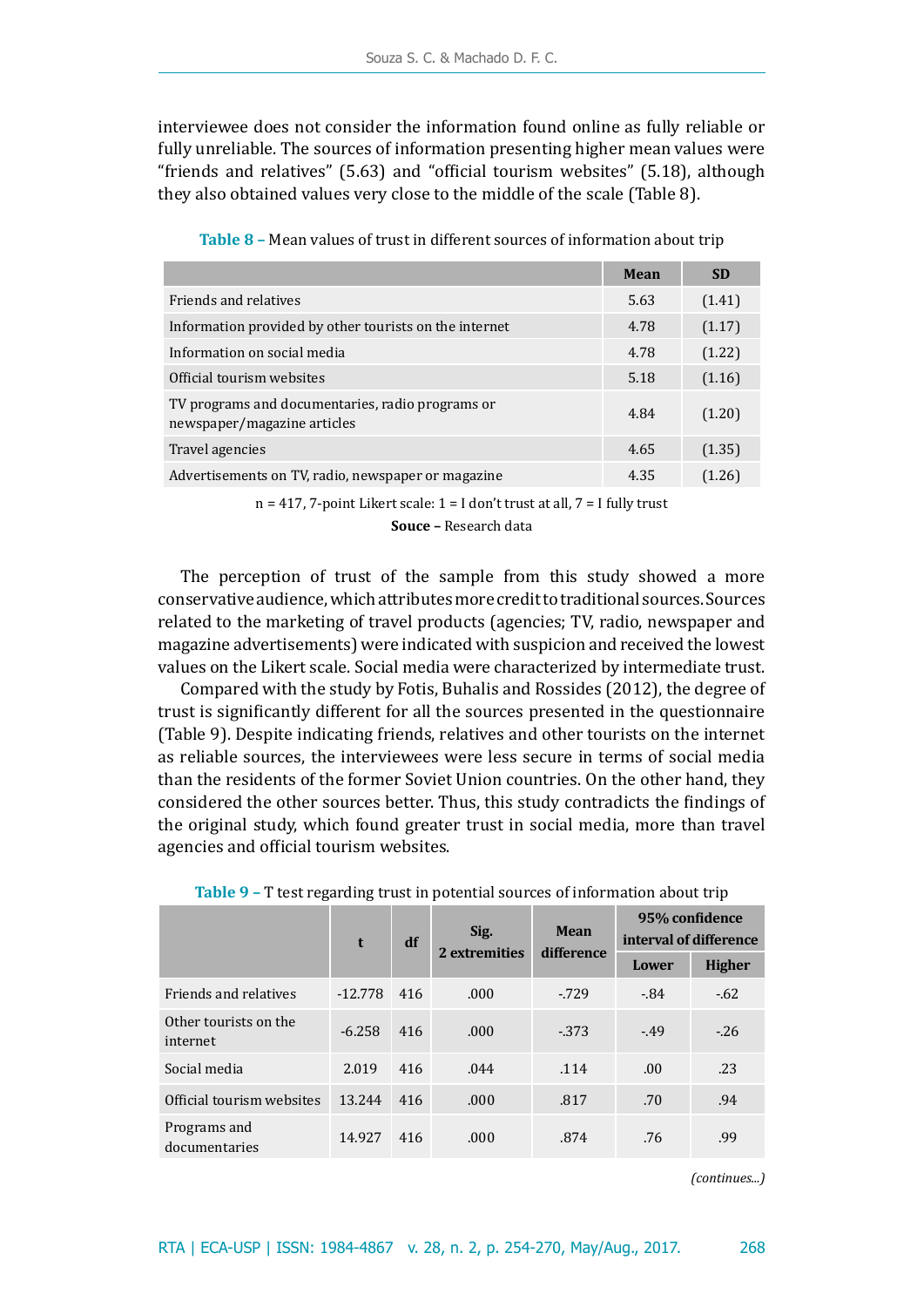|                                                        | df     |     | Sig.          | <b>Mean</b> | 95% confidence<br>interval of difference |               |
|--------------------------------------------------------|--------|-----|---------------|-------------|------------------------------------------|---------------|
|                                                        |        |     | 2 extremities | difference  | Lower                                    | <b>Higher</b> |
| Travel agency                                          | 11.949 | 416 | .000          | .825        | .69                                      | .96           |
| TV, radio, newspaper<br>and magazine<br>advertisements | 11.982 | 416 | .000          | .795        | .66                                      | .93           |

**Table 9 –** Continuation

**Souce –** Research data

Social media as sources of information were the variables that presented the smallest difference between the two studies, which raises the hypothesis of the global action of these tools, which are able to stimulate their use in all groups, diluting cultural factors that determine other aspects in the life of the individual.

# Hypotheses

The findings described and analyzed in this study are, therefore, in agreement with the first hypothesis of Fotis, Buhalis and Rossides (2012) indicating that social media are predominantly used before the trip to seek information, an assumption based on the literature, but which contradicts the data found by the authors. The second hypothesis, of travel information on social media is more reliable than the advertisements on traditional media, travel agencies and official tourism websites, was confirmed in the previous study and partially rejected in this study, since the reliability of social media for travel information is not greater than that of official tourism websites, according to the Brazilians interviewed.

### **final remarks**

This research fulfilled its objective to measure the influence of social media on trip planning in the studied sample and identify the level of trust attributed by the interviewees to online information. Data of both studies were compared to recognize the relationship of cultural particularities with differentiated behaviors. The statistical analysis of this study found a large use of different social media in all trip planning stages, with pre-trip predominance, as well as sharing of information and pictures after the trip. The reliability of information available on social media was positive and its power of influence trip planning was recognized by most interviewees.

The intention of this study was to raise points of discussion and encourage new studies in the national context to promote well-founded decisions regarding tourism activities, either by the authorities in charge of public policies in the tourism destination, or by travel agents and other groups interested in tourism. Despite the search for the development of a structured study, based on statistics, this study presents limitations related to the generalization of the results to the Brazilian population, since the questionnaires were answered by volunteers,